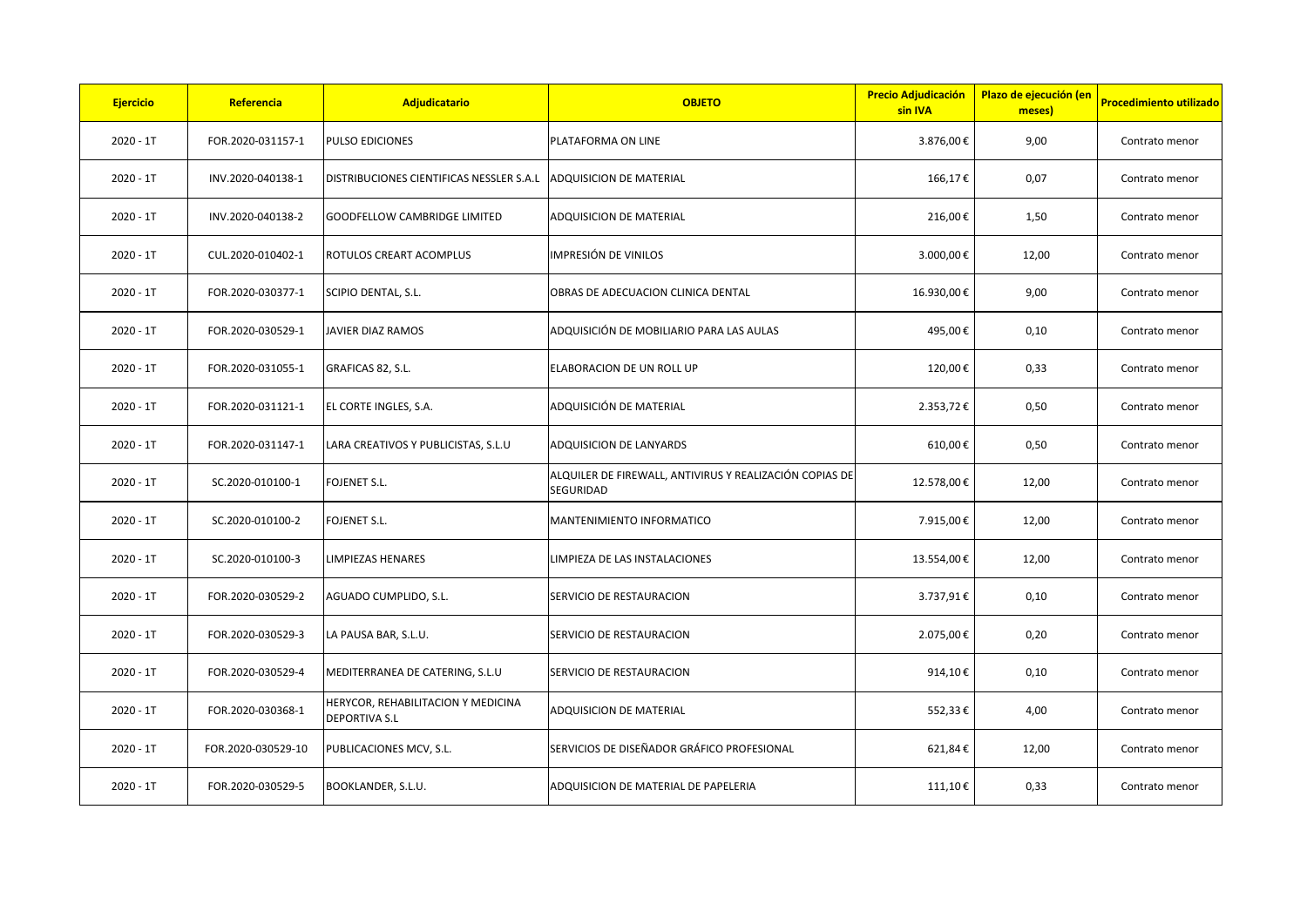| $2020 - 1T$ | FOR.2020-030529-6  | RAUL TOTAJADA ATILANO                                           | ADQUISICION DE MATERIAL DE PAPELERIA                                   | 114,94€   | 0,13 | Contrato menor |
|-------------|--------------------|-----------------------------------------------------------------|------------------------------------------------------------------------|-----------|------|----------------|
| $2020 - 1T$ | FOR.2020-030529-7  | HYGILANDER, S.L.                                                | ADQUISICION DE MATERIAL DE HIGIENE Y LIMPIEZA                          | 55,99€    | 0,20 | Contrato menor |
| $2020 - 1T$ | FOR.2020-030529-8  | CELUSOSA HIGIENE Y ELABORADOS<br><b>QUIMICOS EUROPEOS, S.L.</b> | ADQUISICION DE MATERIAL DE HIGIENE                                     | 140,00€   | 0,20 | Contrato menor |
| $2020 - 1T$ | FOR.2020-030529-9  | <b>BASTOS MEDICAL, S.L.</b>                                     | ADQUISICION DE MATERIAL Y EQUIPAMIENTO SANITARIO                       | 353,91€   | 0,20 | Contrato menor |
| $2020 - 1T$ | INV.2020-040136-1  | UNIVERSIDAD COMPLUTENSE DE MADRID                               | ANALISIS GEOQUIMICO Y MINERALÓGICO DE MUESTRAS                         | 500,00€   | 2,00 | Contrato menor |
| $2020 - 1T$ | FOR.2020-031115-1  | DISTRIBUCIONES QUIMEBORA, S.L.                                  | ADQUISICIÓN DE UNA CAMILLA HIDRAULICA CON PERNERAS Y<br>DOS MANOMETROS | 994,56€   | 3,00 | Contrato menor |
| $2020 - 1T$ | INV.2020-040205-1  | SCHARLAB, S.L.                                                  | ADQUISICION DE SUMINISTROS PARA LA PLANTA PILOTO                       | 5.000,00€ | 6,00 | Contrato menor |
| $2020 - 1T$ | INV.2020-040205-2  | CONFECCIONES ANADE, S.A                                         | ADQUISICION DE SUMINISTROS PARA LA PLANTA PILOTO                       | 2.000,00€ | 6,00 | Contrato menor |
| $2020 - 1T$ | INV.2020-040205-3  | MERCK, S.L                                                      | ADQUISICION DE SUMINISTROS PARA LA PLANTA PILOTO                       | 3.000,00€ | 6,00 | Contrato menor |
| $2020 - 1T$ | INV.2020-040205-4  | FISHER SCIENTIFIC, S.L.                                         | ADQUISICION DE SUMINISTROS PARA LA PLANTA PILOTO                       | 3.000,00€ | 6,00 | Contrato menor |
| $2020 - 1T$ | INV.2020-040501-1  | PRG PRODUCTION RESOURCE GROUP, S.L.                             | ALQUILER Y GESTION DE EQUIPOS DE ILUMINACION Y<br>PROYECCION DE VIDEOS | 5.241,00€ | 0,10 | Contrato menor |
| $2020 - 1T$ | CONG.2020-030637-1 | ALBERTO GONZALEZ PABLOS - IMPRESIÓN<br>REGALOS.COM              | SUMINISTRO DE MOCHILAS                                                 | 235,54€   | 0,22 | Contrato menor |
| $2020 - 1T$ | CONG.2020-030637-2 | SERUNION, S.A.U.                                                | SERVICIO DE CATERING                                                   | 1.836,00€ | 0,03 | Contrato menor |
| $2020 - 1T$ | CONG.2020-030637-3 | LA POSADA DE LAS LETRAS, S.L.                                   | SERVICIO DE ALOJAMIENTO                                                | 1.836,00€ | 0,07 | Contrato menor |
| $2020 - 1T$ | FOR.2020-031147-2  | RESTAURANTE LA CUPULA-RESUMAC                                   | SERVICIO DE RESTAURACIÓN                                               | 1.832,73€ | 0,03 | Contrato menor |
| $2020 - 1T$ | FOR.2020-031147-3  | YUSPIN, S.L                                                     | IMPRESIÓN DE CARTELES PARA SOPORTE X-BANNER                            | 100,00€   | 0,07 | Contrato menor |
| $2020 - 1T$ | FOR.2020-031147-4  | JOSE LUIS MEDINA GARCIA                                         | DISEÑADOR GRÁFICO                                                      | 464,80€   | 0,03 | Contrato menor |
| $2020 - 1T$ | FOR.2020-031147-5  | AUTOBUSES ALCALA2010, S.L.                                      | SERVICIO DE TRASLADOS                                                  | 620,00€   | 0,03 | Contrato menor |
| $2020 - 1T$ | FOR.2020-031147-6  | RAFAELHOTELES FORUM ALCALA                                      | SERVICIO DE ALOJAMIENTO                                                | 4.556,00€ | 0,07 | Contrato menor |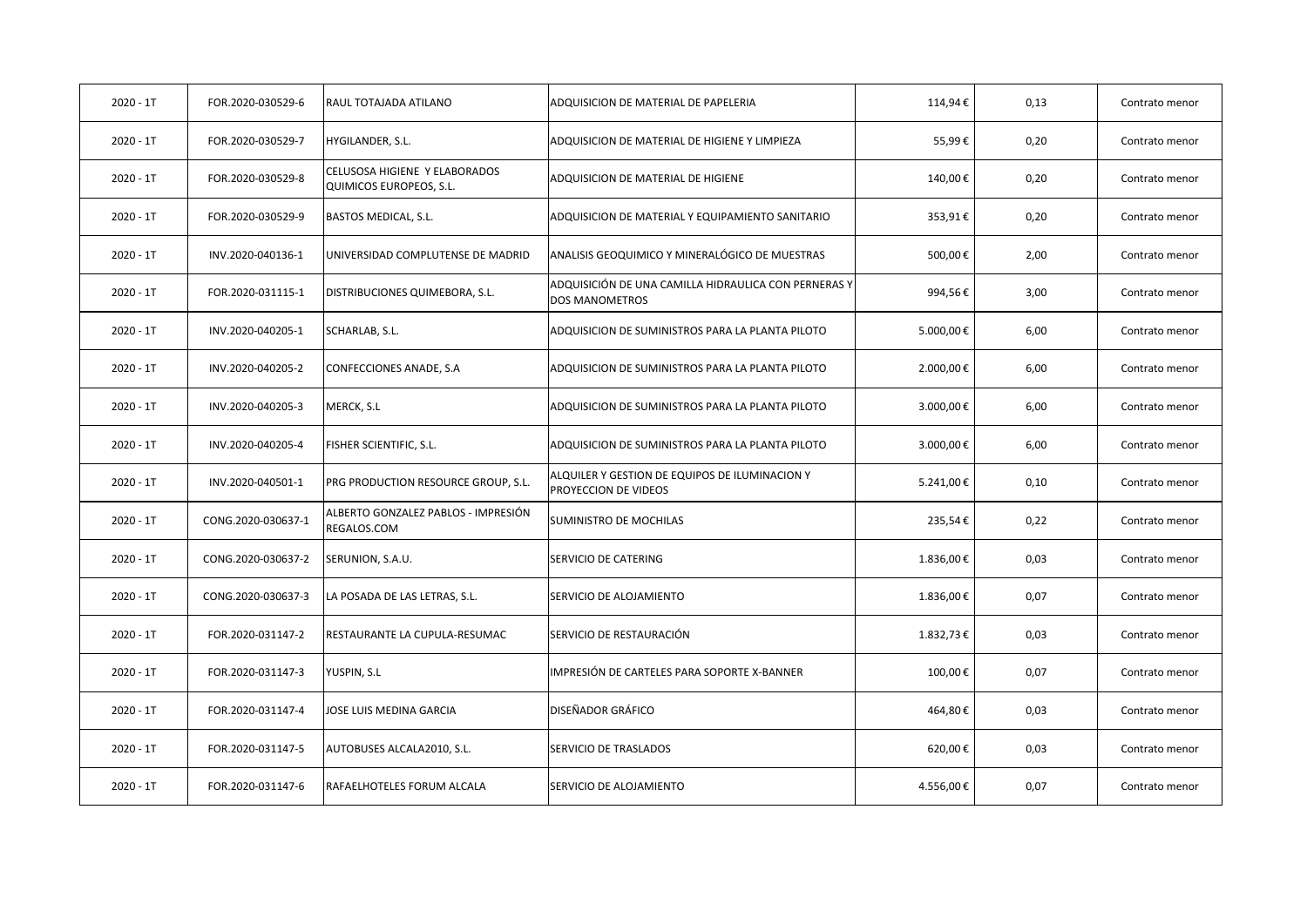| $2020 - 1T$ | FOR.2020-031147-7  | PASCUAL SERVICIO PUERTA A PUERTA, S.L.U     | SERVICIO DE TRASLADOS CON CONDUCTOR PARTICULAR                                                                                                                                                     | 2.000,00€  | 0,10  | Contrato menor |
|-------------|--------------------|---------------------------------------------|----------------------------------------------------------------------------------------------------------------------------------------------------------------------------------------------------|------------|-------|----------------|
| $2020 - 1T$ | INV.2020-040162-1  | AGROECOSISTEMAS, S.L.                       | REALIZACION DE MUESTREOS Y ANALISIS DE INFORMACION                                                                                                                                                 | 4.545,45€  | 7,00  | Contrato menor |
| $2020 - 1T$ | FOR.2020-060100-1  | SOFTWARE DEL SOL, S.A.                      | ALOJAMIENTO Y SOPORTE TECNICO DEL SOFTWARE DE VENTA<br>Y FACTURACION                                                                                                                               | 877,50€    | 12,00 | Contrato menor |
| $2020 - 1T$ | FOR.2020-030202-1  | TININI, S.L                                 | FORMACIONES MINDFULNESS EN LOS PROGRAMAS DE<br>POSGRADO IDOE                                                                                                                                       | 8.000,00€  | 6,00  | Contrato menor |
| $2020 - 1T$ | FOR.2020-031009-1  | METTLER-TOLEDO, S.A.E.                      | ADQUISICION DE UN SENSOR PARA EL DETECTOR DEL<br>ANALIZADOR TERMOGRAVIMETRICO                                                                                                                      | 732,00€    | 0,44  | Contrato menor |
| $2020 - 1T$ | INV.2020-040109-1  | COAGRAL                                     | ADQUISICION DE MATERIAL DIVERSO DE MANTENIMIENTO<br>DEL JARDIN BOTANICO                                                                                                                            | 578,52€    | 11,00 | Contrato menor |
| $2020 - 1T$ | FOR.2020-031046-1  | ADW EUROPE S.L.                             | SERVICIO DE ALOJAMIENTO PAGINAS WEB                                                                                                                                                                | 636,00€    | 6,00  | Contrato menor |
| $2020 - 1T$ | CUL.2020-010403-1  | REPROGRAFIA CIMA, S.L                       | <b>IMPRESION DE REVISTAS PARA LAS EXPOSICIONES DEL</b><br>DEPARTAMENTO DE CULTURA                                                                                                                  | 2.370,00€  | 12,00 | Contrato menor |
| $2020 - 1T$ | FOR.2020-031149-1  | PARADORES DE TURISMO DE ESPAÑA, S.A         | SERVICIO DE RESTAURACION                                                                                                                                                                           | 649,06€    | 0,03  | Contrato menor |
| $2020 - 1T$ | INV.2020-040130-1  | <b>DIRAMICS AG</b>                          | ADQUISICION DE 250 TRANSISTORES DE FOSFURO DE INDIO                                                                                                                                                | 40.000,00€ | 6,00  | Contrato menor |
| $2020 - 1T$ | INV.2020-040241-1  | TECNO-IDEA S.L.                             | ADQUISICION DE MATERIAL PARA CONSTRUCCION DE<br><b>PROTOTIPOS</b>                                                                                                                                  | 7.000,00€  | 12,00 | Contrato menor |
| $2020 - 1T$ | INV.2020-040130-2  | <b>KEYCOM CORP.</b>                         | ADQUISICION DE CINCO CABLES CRIOGÉNICOS                                                                                                                                                            | 2.130,45€  | 6,00  | Contrato menor |
| $2020 - 1T$ | INV.2020-040151-1  | TAMAR LAS ARENAS, S.A.                      | SERVICIO DE CATERING                                                                                                                                                                               | 908,00€    | 0,16  | Contrato menor |
| $2020 - 1T$ | INV.2020-040402-1  | FUNDACION UNIVERSIDAD AUTONOMA DE<br>MADRID | REALIZACION DE ANALISIS POR MALDI-TOF                                                                                                                                                              | 400,00€    | 0,44  | Contrato menor |
| $2020 - 1T$ | FOR.2020-030355-1  | ERGON CREACION, S.A.                        | ADQUISICION DE MANUALES DE CLASIFICACION Y TRIAGE DEL<br>PACIENTE PEDIATRICO EN URGENCIAS PARA LA 15ª EDICION<br>DEL CURSO DE CLASIFICACION Y TRIAGE PEDIATRICO EN<br>URGENCIAS. 7 DE FEBRERO 2020 | 495,00€    | 0,22  | Contrato menor |
| 2020 - 1T   | FOR.2020-031055-2  | CERVECERÍA INDALO S.L.                      | SERVICIO DE RESTAURACION                                                                                                                                                                           | 450,00€    | 0,03  | Contrato menor |
| $2020 - 1T$ | FOR.2020-031104-1  | CEX ESPAÑA EXPORTACION E INVERSIONES        | PROMOCION EN FERIAS                                                                                                                                                                                | 3.500,00€  | 4,00  | Contrato menor |
| $2020 - 1T$ | FOR.2019-031118-1  | <b>CEROSYUNOS</b>                           | ADQUISICION DE MATERIAL INFORMATICO                                                                                                                                                                | 409,00€    | 0,22  | Contrato menor |
| $2020 - 1T$ | COOP.2020-060240-1 | LA IMPRENTA COM GRAFICA, S.L.               | REALIZACION DE FOLLETOS DIVULGATIVOS                                                                                                                                                               | 1.180,56€  | 0,50  | Contrato menor |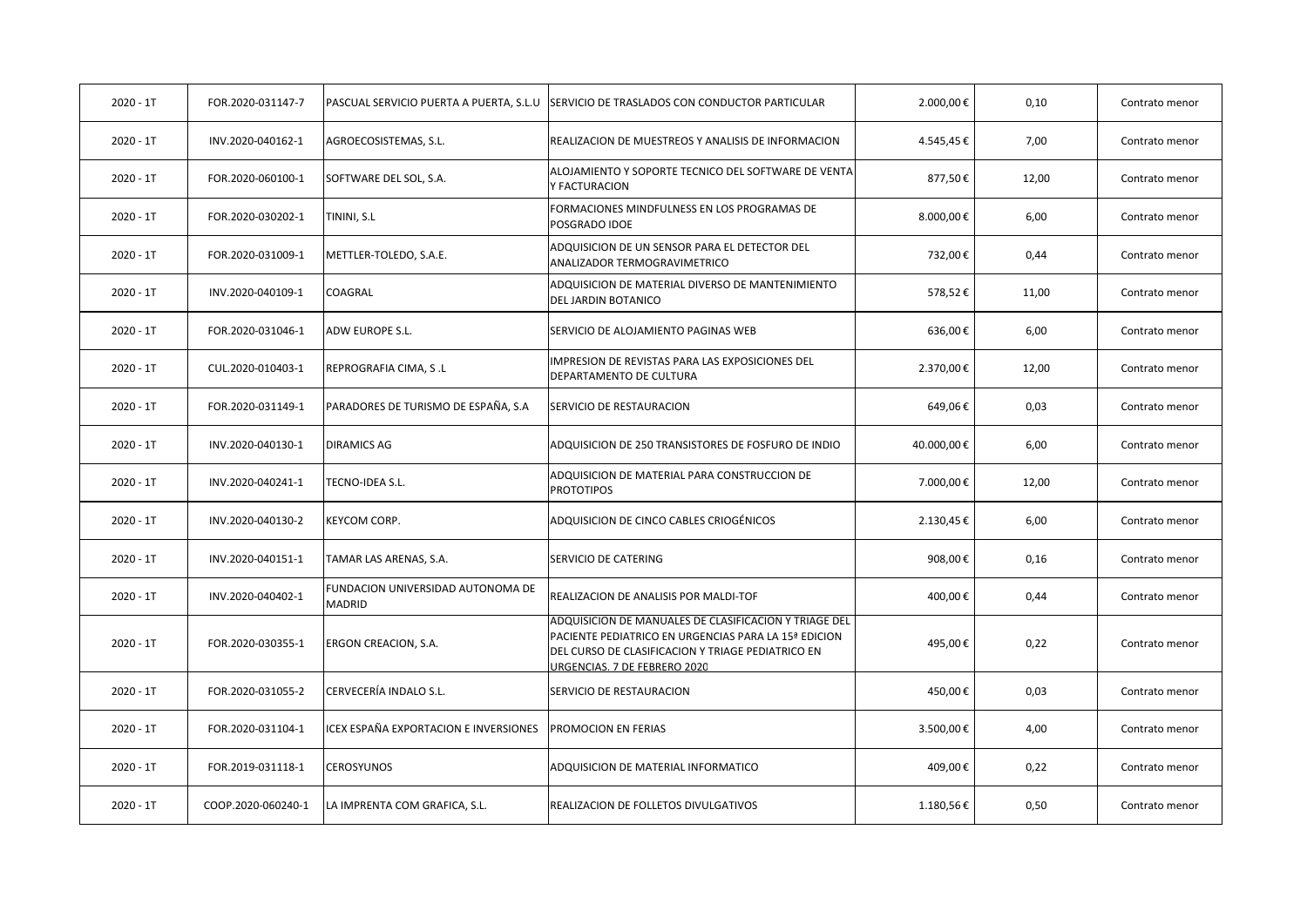| $2020 - 1T$ | FOR.2020-031055-3  | NUBIUM RESTAURANTE                              | SERVICIO DE CATERING                                                                                 | 400,00€   | 0,03  | Contrato menor |
|-------------|--------------------|-------------------------------------------------|------------------------------------------------------------------------------------------------------|-----------|-------|----------------|
| $2020 - 1T$ | FOR.2020-031105-1  | EL CORTE INGLES, S.A.                           | ADQUISICION EQUIPAMIENTO INFORMÁTICO                                                                 | 1.285,93€ | 0,22  | Contrato menor |
| $2020 - 1T$ | FOR.2020-031121-2  | IBERSENS INNOVA, S.L.                           | <b>ASESORAMIENTO Y GESTION</b>                                                                       | 5.600,00€ | 10,00 | Contrato menor |
| $2020 - 1T$ | INV.2020-040109-2  | UNION BOLSERA MADRILEÑA, S.A.                   | ADQUISICION DE MATERIAL                                                                              | 210,75€   | 1,00  | Contrato menor |
| $2020 - 1T$ | INV.2020-040109-3  | SAINT GOBAIN DISTRIBUCION<br>CONSTRUCCION, S.L. | ADQUISICION DE MATERIAL                                                                              | 528,26€   | 12,00 | Contrato menor |
| $2020 - 1T$ | FOR.2020-060107-1  | IMPRESIONES VELAYOS, S.L.                       | ADQUISICION CAMISETAS MERCHANDISING                                                                  | 1.245,00€ | 0,22  | Contrato menor |
| $2020 - 1T$ | COOP.2020-060240-2 | BEATRIZ BRUGAROLAS NUÑEZ                        | EDICION Y MAQUETACION DE FOLLETOS                                                                    | 312,69€   | 0,50  | Contrato menor |
| $2020 - 1T$ | CUL.2020-010402-2  | A3DESIGN & PRINTING, S.L.                       | IMPRESIÓN DE FOLLETOS Y TRIPTICOS                                                                    | 3.475,00€ | 12,00 | Contrato menor |
| $2020 - 1T$ | CUL.2020-010403-2  | ANCIONES ARTES GRAFICAS, S.L.                   | IMPRESION DE MATERIALES DE DIFUSION DEL<br>DEPARTAMENTO DE CULTURA                                   | 6.169,10€ | 12,00 | Contrato menor |
| $2020 - 1T$ | CUL.2020-010403-3  | PRINT&RAW                                       | IMPRESION DE FOTOGRAFIAS DE CALIDAD Y ENMARCADOS<br>PARA LAS ACTIVIDADES DEL DEPARTAMENTO DE CULTURA | 3.892,00€ | 12,00 | Contrato menor |
| $2020 - 1T$ | CONG.2020-030600-1 | ENLACE GRÁFICO, S.L.                            | IMPRESIÓN DE LONA PARA SOPORTE PHOTOCALL                                                             | 337,50€   | 0,10  | Contrato menor |
| $2020 - 1T$ | CONG.2020-030641-1 | INTERNATIONAL EVENTS BUREAU<br>(EVENTS&CO)      | ALQUILER ESPACIO PARA EVENTO                                                                         | 5.490,00€ | 0,10  | Contrato menor |
| $2020 - 1T$ | CUL.2020-010403-4  | PUBLIALCA, S.L.                                 | IMPRESION DE MATERIALES PARA LAS ACTIVIDADES DEL<br>DEPARTAMENTO DE CULTURA                          | 7.575,00€ | 12,00 | Contrato menor |
| $2020 - 1T$ | INV.2020-040109-4  | NEO MASTERCOPY, C.B.                            | PLASTIFICADO DE CARTELERÍA Y ELABORACIÓN DE PANELES<br><b>DIVULGATIVOS</b>                           | 506,61€   | 12,00 | Contrato menor |
| $2020 - 1T$ | FOR.2020-031111-1  | ANYNA INFORMATICA, S.L.                         | ADQUISICION DE MATERIAL INFORMATICO Y<br><b>MANTENIMIENTO WEB</b>                                    | 4.000,00€ | 11,00 | Contrato menor |
| 2020 - 1T   | INV.2020-040402-2  | CARLO ERBA REAGENTS, S.A.S                      | ADQUISICION DE MATERIAL                                                                              | 2.000,00€ | 6,00  | Contrato menor |
| $2020 - 1T$ | FOR.2020-031115-2  | MYOFIB FORMACION, S.L.                          | ADQUISICIÓN DE MATERIAL FUNGIBLE                                                                     | 315,89€   | 2,00  | Contrato menor |
| $2020 - 1T$ | INV.2020-040138-3  | LIFE TECHNOLOGIES, S.A.                         | ADQUISICION DE MATERIAL                                                                              | 367,06€   | 0,56  | Contrato menor |
| $2020 - 1T$ | INV.2020-040138-4  | MERK LIFE SCIENCE, S.L.U.                       | ADQUISICION DE MATERIAL                                                                              | 436,20€   | 0,56  | Contrato menor |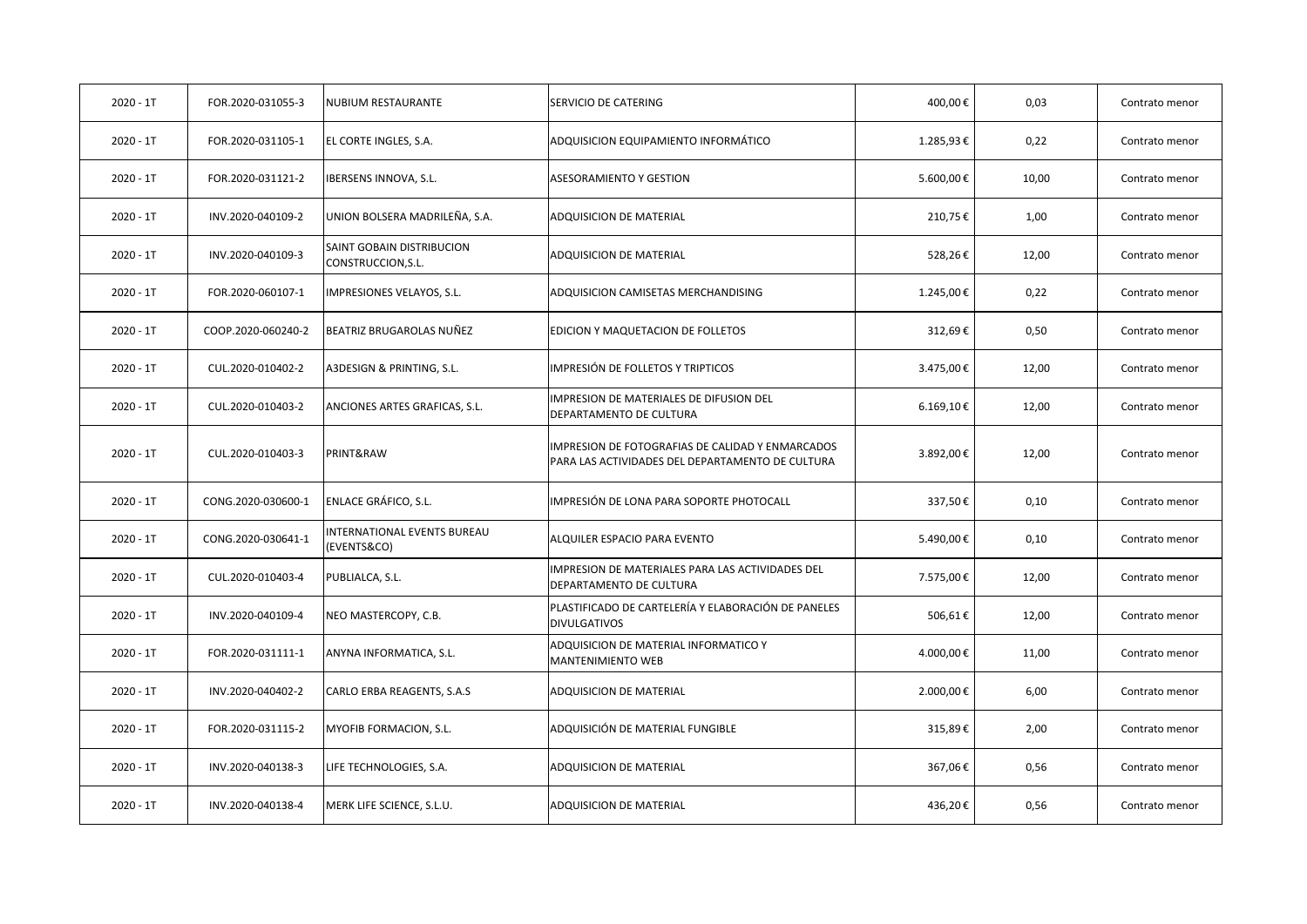| $2020 - 1T$ | INV.2020-040238-1 | ALEX LITTLE CONSULTING SERVICES                       | MEJORA EN LA FUNCIONALIDAD, DISEÑO Y PROGRAMACIÓN<br>DE LA PLATAFORMA INFORMATICA DE M-LEARNING<br>OPPIAMOBILE, SEGÚN LA METODOLOGIA AGILE | 28.320,00€ | 11,00 | Contrato menor |
|-------------|-------------------|-------------------------------------------------------|--------------------------------------------------------------------------------------------------------------------------------------------|------------|-------|----------------|
| $2020 - 1T$ | INV.2020-040238-2 | JULIO BERZAL CARRASCOSA (TRISKEL APPS)                | DESARROLLO DE LA PROGRAMACIÓN ANDROID DE LA<br>PLATAFORMA DE M-LEARNING OPPIAMOBILE DEL ART. 83<br><b>DIGITAL CAMPUS</b>                   | 14.000,00€ | 12,00 | Contrato menor |
| $2020 - 1T$ | INV.2020-040402-3 | APLICACIONES CROMATOGRAFICAS, S.L.                    | <b>ADQUISICION DE MATERIAL</b>                                                                                                             | 855,10€    | 6,00  | Contrato menor |
| $2020 - 1T$ | INV.2020-040402-4 | TEKNOKROMA ANALITICA, S.A.                            | <b>ADQUISICION DE MATERIAL</b>                                                                                                             | 2.000,00€  | 6,00  | Contrato menor |
| $2020 - 1T$ | FOR.2020-060105-1 | AUTOCARES MARIN COLMENERO, S.L.                       | SERVICIO DE DESPLAZAMIENTO                                                                                                                 | 745,45€    | 0,10  | Contrato menor |
| $2020 - 1T$ | FOR.2020-030331-1 | PC COMPONENTES Y MULTIMEDIA S.L.U                     | ADQUISICIÓN DE MATERIAL INFORMATICO                                                                                                        | 2.370,00€  | 12,00 | Contrato menor |
| $2020 - 1T$ | FOR.2020-030331-2 | AMAZON EU S.a.r.l. Sucursal España                    | ADQUISICIÓN DE MATERIAL INFORMATICO                                                                                                        | 2.370,00€  | 12,00 | Contrato menor |
| $2020 - 1T$ | FOR.2020-031104-2 | SENTIMIENTO FLAMENCO, S.L.U.                          | <b>ACTIVIDAD CULTURAL</b>                                                                                                                  | 340,91€    | 0,03  | Contrato menor |
| $2020 - 1T$ | FOR.2020-031104-3 | MARIA DEL CARMEN CASCON MONTERO<br>(CATERING DE LISI) | SERVICIO DE RESTAURACION                                                                                                                   | 5.000,00€  | 5,50  | Contrato menor |
| $2020 - 1T$ | INV.2020-040130-3 | AICOX SOLUCIONES, S.A.                                | ADQUISICION DE CINCO CARGAS DE 50 OHMS EN<br><b>CONECTORES K (R404280150)</b>                                                              | 805,55€    | 0,89  | Contrato menor |
| $2020 - 1T$ | FOR.2020-060107-2 | ALMACENES JAVIER, S.A.                                | ADQUISICION DE ARTICULOS PARA SU VENTA EN LA TIENDA                                                                                        | 8.264,46€  | 12,00 | Contrato menor |
| $2020 - 1T$ | CUL.2020-010402-3 | CALIGRAMA, PROYECTOS CULTURALES, S.L.                 | ELABORACIÓN DE ELEMENTOS EN CARTON ALVEOLAR NIDO<br>DE ABEJA                                                                               | 3.200,00€  | 12,00 | Contrato menor |
| $2020 - 1T$ | FOR.2020-031123-1 | AZKEN MUGA, S.L.                                      | ADQUISICION TARJETA NVIDIA                                                                                                                 | 7.319,16€  | 0,22  | Contrato menor |
| $2020 - 1T$ | FOR.2020-060107-3 | TRAHENA, S.L.                                         | ADQUISICION DE VESTUARIO LABORAL                                                                                                           | 4.132,23€  | 12,00 | Contrato menor |
| $2020 - 1T$ | FOR.2020-060107-4 | HIXARNOS, S.L.U                                       | ADQUISICION DE ARTICULOS PARA SU VENTA EN LA TIENDA                                                                                        | 4.132,23€  | 1,00  | Contrato menor |
| $2020 - 1T$ | FOR.2020-060107-5 | PAUL STRICKER, S.A.                                   | ADQUISICION DE ARTICULOS PARA SU VENTA EN LA TIENDA                                                                                        | 4.958,68€  | 1,00  | Contrato menor |
| $2020 - 1T$ | CUL.2020-010402-4 | SCHOOL AGENCIA DE COMUNICACIÓN, S.L.                  | IMPRESIÓN DE OBRAS SOBRE PVC Y CARTON PLUMA                                                                                                | 369,40€    | 1,00  | Contrato menor |
| $2020 - 1T$ | INV.2020-040109-5 | <b>RONMEN SYSTEM, S.L.</b>                            | ADQUISICION DE MALLA Y ALAMBRE                                                                                                             | 457,04€    | 11,00 | Contrato menor |
| $2020 - 1T$ | INV.2020-040109-6 | JOSE LUIS OCAÑA, S.L. - BIONA                         | ADQUISICION DE MALLA DE VUELO                                                                                                              | 483,00€    | 11,00 | Contrato menor |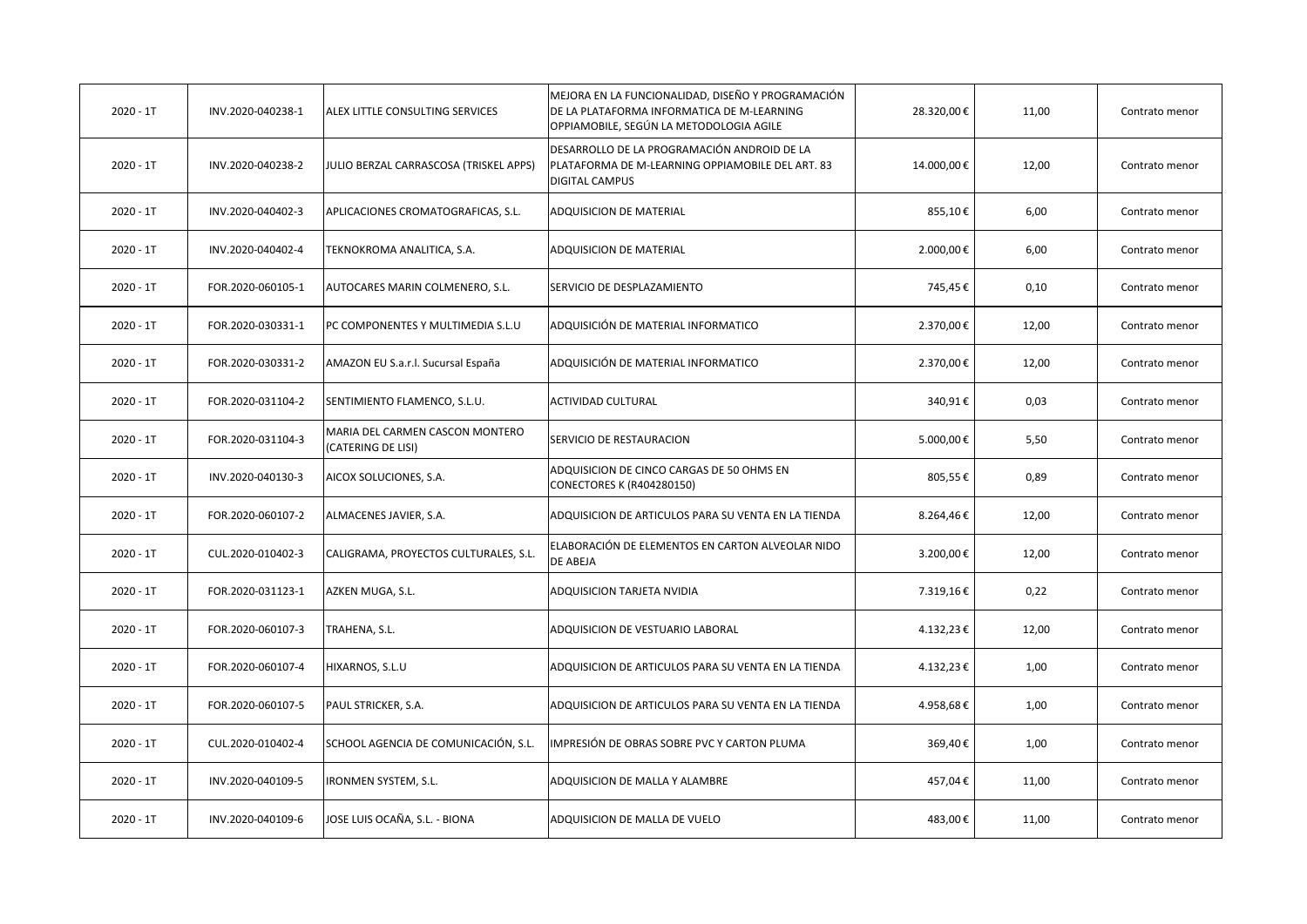| $2020 - 1T$ | FOR.2020-030330-1  | PC COMPONENTES Y MULTIMEDIA S.L.U               | ADQUISICION MATERIAL INFORMATICO                                                       | 1.646,16€  | 1,00  | Contrato menor |
|-------------|--------------------|-------------------------------------------------|----------------------------------------------------------------------------------------|------------|-------|----------------|
| $2020 - 1T$ | CONG.2020-030614-1 | YUSPIN, S.L                                     | <b>IMPRESION DE CARTELES</b>                                                           | 100,00€    | 0,07  | Contrato menor |
| $2020 - 1T$ | CONG.2020-030614-2 | JOSE LUIS MEDINA GARCIA                         | CREACION Y DESARROLLO DE IMAGEN DE EVENTOS                                             | 774,20€    | 11,00 | Contrato menor |
| $2020 - 1T$ | CONG.2020-030644-1 | 4 MONOS COMUNICACIÓN, S.L.                      | CONTRATACION DE DISEÑADOR GRAFICO                                                      | 1.500,00€  | 12,00 | Contrato menor |
| $2020 - 1T$ | FOR.2020-031147-8  |                                                 | FRANCISCO ALONSO DISEÑO GRAFICO Y WEB DESARROLLO DE LA PLATAFORMA DE FORMACION ON LINE | 10.000,00€ | 12,00 | Contrato menor |
| $2020 - 1T$ | FOR.2020-031148-1  | TROPICAL SERVER, S.L.U.                         | SERVICIO DE HOSTING                                                                    | 329,00€    | 0,07  | Contrato menor |
| $2020 - 1T$ | FOR.2020-031104-4  | VIAJES EL CORTE INGLES, S.A.                    | SERVICIO DE ALOJAMIENTO Y DESPLAZAMIENTO                                               | 2.727,30€  | 0,13  | Contrato menor |
| $2020 - 1T$ | INV.2020-040207-1  | HERMANOS DE LA TORRE CATERING<br>TERCOPOL, S.L. | SERVICIO DE CATERING                                                                   | 400,00€    | 0,03  | Contrato menor |
| $2020 - 1T$ | CONG.2020-030604-1 | 4 MONOS COMUNICACIÓN, S.L.                      | CONTRATACION DE DISEÑADOR GRAFICO                                                      | 600,00€    | 12,00 | Contrato menor |
| $2020 - 1T$ | INV.2020-040109-7  | <b>JAVIER GRIJALBO</b>                          | ADQUISICION DE MATERIAL BIBLIOGRÁFICO                                                  | 202,48€    | 0,50  | Contrato menor |
| $2020 - 1T$ | FOR.2020-030322-1  | CLINIMARK, S.L.                                 | ADQUISICION DE MATERIAL                                                                | 444,75€    | 1,50  | Contrato menor |
| $2020 - 1T$ | FOR.2020-030322-2  | DISTRIBUCIONES QUIMEBORA, S.L.                  | ADQUISICION DE MATERIAL                                                                | 508,40€    | 1,50  | Contrato menor |
| $2020 - 1T$ | INV.2020-040265-1  | INSERSA, S.A.                                   | ADQUISICION DE MATERIAL BIBLIOGRÁFICO                                                  | 1.080,00€  | 0,22  | Contrato menor |
| $2020 - 1T$ | FOR.2020-031111-2  | AGILENT TECHNOLOGIES SPAIN, S.L.                | MANTENIMIENTO DEL EQUIPO GC-MS (FID y Q) DE<br>CROMATOGRAFÍA                           | 3.984,00€  | 12,00 | Contrato menor |
| $2020 - 1T$ | FOR.2020-031156-1  | <b>EMAGISTER</b>                                | PROMOCION EN INTERNET                                                                  | 745,00€    | 12,00 | Contrato menor |
| $2020 - 1T$ | INV.2020-040138-5  | <b>BIOGEN CIENTIFICA, S.L.</b>                  | ADQUISICION DE MATERIAL                                                                | 154,00€    | 0,67  | Contrato menor |
| $2020 - 1T$ | INV.2020-040402-5  | INSTITUTO IMDEA AGUA                            | REALIZACIÓN DE ANALISIS                                                                | 1.200,00€  | 10,00 | Contrato menor |
| $2020 - 1T$ | CUL.2020-010402-5  | SOLANA E HIJOS ARTES GRAFICAS S.A.U.            | <b>EDICION DE PUBLICACIONES</b>                                                        | 8.500,00€  | 10,00 | Contrato menor |
| $2020 - 1T$ | INV.2020-040123-1  | JOSE CARLOS PEREZ EDROSA                        | ASISTENCIA EXTERNA FINANCIERA Y ADMINISTRATIVA<br>PROYECTO LIFE LIGNOBIOLIFE           | 10.000,00€ | 12,00 | Contrato menor |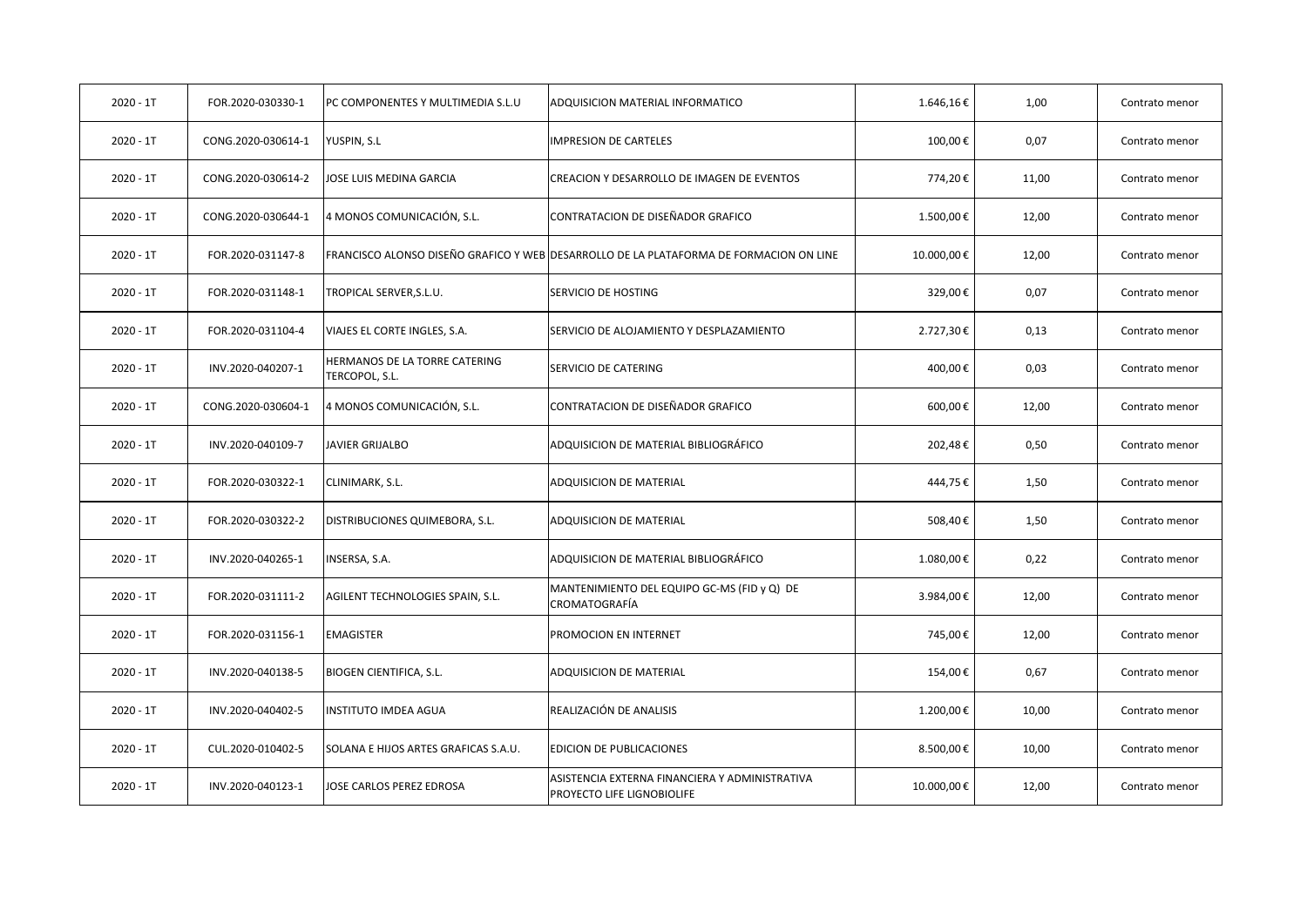| $2020 - 1T$ | FOR.2020-040187-1 | ADR INFOR, S.L.                                        | IMPARTICION DEL PROYECTO E-LEARNING DEL PROYECTO<br><b>EMPLEA VERDE</b>         | 8.100,00€  | 12,00 | Contrato menor |
|-------------|-------------------|--------------------------------------------------------|---------------------------------------------------------------------------------|------------|-------|----------------|
| $2020 - 1T$ | CUL.2020-010414-1 | POLIMUSICA, S.A                                        | ALQUILER DE UN PIANO MEDIA COLA PARA LAS ACTIVIDADES<br>DE OPERASTUDIO          | 690,00€    | 2,00  | Contrato menor |
| $2020 - 1T$ | FOR.2020-030316-1 | PICAZO CREATIVE, S.L.                                  | ADQUISICION DE MERCHANDISING                                                    | 160,13€    | 0,03  | Contrato menor |
| $2020 - 1T$ | FOR.2020-030322-3 | PRIM, S.A.                                             | <b>ADQUISICION DE MATERIAL</b>                                                  | 52,00€     | 1,00  | Contrato menor |
| $2020 - 1T$ | FOR.2020-030322-4 | EL CORTE INGLES, S.A.                                  | ADQUISICION DE EQUIPO INFORMATICO                                               | 1.238,84€  | 2,00  | Contrato menor |
| $2020 - 1T$ | FOR.2020-030322-5 | SONOPHY. PABLO GIL MALDONADO                           | ADQUISICION DE MATERIAL                                                         | 5.998,00€  | 0,07  | Contrato menor |
| $2020 - 1T$ | FOR.2020-031153-1 | RESTAURANTE LA MASO (NICAM GESTION<br>DEPORTIVA, S.L.) | SERVICIO DE COCTEL                                                              | 625,00€    | 0,03  | Contrato menor |
| $2020 - 1T$ | INV.2020-040114-1 | PUBLIALCA, S.L.                                        | <b>IMPRESION DE CARTELES</b>                                                    | 120,00€    | 0,22  | Contrato menor |
| $2020 - 1T$ | FOR.2020-030356-1 | AMAZON EU S.a.r.l. Sucursal España                     | ADQUISICIÓN DE MATERIAL DE OFICINA                                              | 474,00€    | 12,00 | Contrato menor |
| $2020 - 1T$ | INV.2020-040238-3 | ASOCIACION LA INSULA COLABORACTIVA                     | <b>ESPACIO DE CO-WORKING</b>                                                    | 800,00€    | 12,00 | Contrato menor |
| $2020 - 1T$ | FOR.2020-060105-2 | AUTOCARES ALONSO, S.L.                                 | SERVICIO DE DESPLAZAMIENTO                                                      | 1.520,00€  | 0,10  | Contrato menor |
| $2020 - 1T$ | FOR.2020-031053-1 | K-TUIN, SISTEMAS INFORMATICOS, S.A.U                   | ADQUISICION SMARTPHONE                                                          | 686,66€    | 0,22  | Contrato menor |
| $2020 - 1T$ | INV.2020-040109-8 | GRAVOGRAPH                                             | ADQUISICION DE MATERIAL                                                         | 913,85€    | 9,00  | Contrato menor |
| $2020 - 1T$ | INV.2020-040130-4 | ALTAIX ELECTRONICA, S.A.                               | ADQUISICION DE CONECTORES DE RF Y KIT DE BOBINAS DE<br><b>CHIP</b>              | 4.667,00€  | 0,89  | Contrato menor |
| $2020 - 1T$ | INV.2020-040130-5 | SOFTWARE CIENTIFICO, S.L.                              | ADQUISICION DE LICENCIAS DEL SOFTWARE ORIGINPRO 2019<br>NODE-LOCKED             | 3.672,00€  | 0,44  | Contrato menor |
| $2020 - 1T$ | INV.2020-040158-1 | DELL COMPUTER, S.A.                                    | ADQUISICION EQUIPO INFORMATICO                                                  | 2.319,65€  | 0,22  | Contrato menor |
| $2020 - 1T$ | INV.2020-040109-9 | ALVARO IZUZQUIZA IBAÑEZ DE ALDECOA                     | ADQUISICIÓN DE LIBROS PARA LA BIBLIOTECA DEL JARDIN<br><b>BOTANICO</b>          | 105,40€    | 0,50  | Contrato menor |
| $2020 - 1T$ | INV.2020-040144-1 | PAYPRO EUROPE LIMITED                                  | ADQUISICION DE PROGRAMA ESTADÍSTICO                                             | 208,41€    | 0,03  | Contrato menor |
| $2020 - 1T$ | INV.2020-040238-4 | OSEBA SANZ DE NAVARRETE ROYO<br>(ANARRES)              | DESARROLLO DE PROGRAMACIÓN BACK-END DE LA<br>PLATAFORMA M-LEARNING OPPIA MOBILE | 24.000,00€ | 12,00 | Contrato menor |